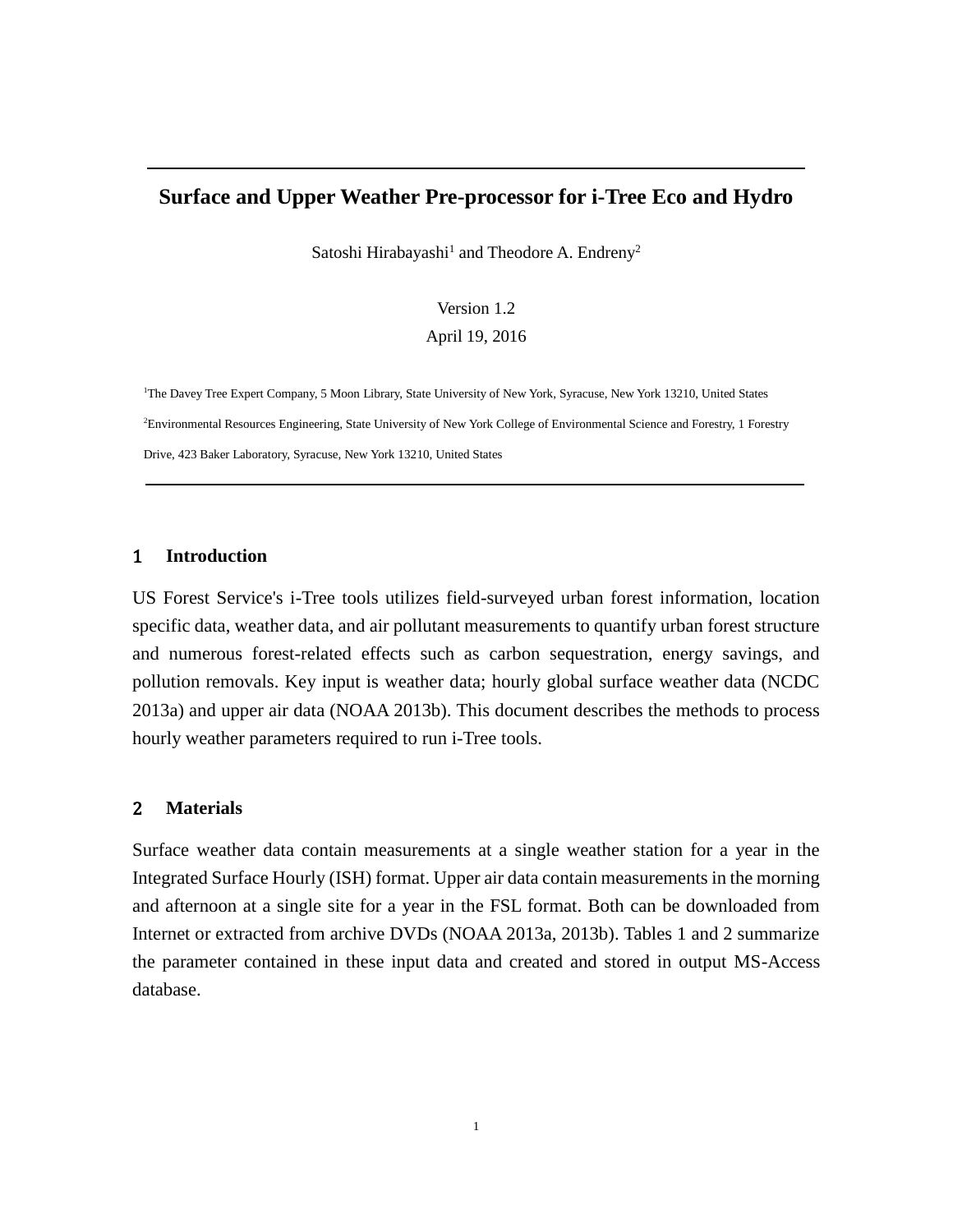#### Table 1 Surface weather variables

| Input                    |                       | Output                          |                       |  |
|--------------------------|-----------------------|---------------------------------|-----------------------|--|
| Variables                | Units/Values          | Variables                       | Units/Values          |  |
| Wind speed               | [miles/h]             | Sind speed                      | [Knot, m/s, miles/h]  |  |
| Could ceiling height     | [100ft]               | Cloud ceiling height<br>[100ft] |                       |  |
| Sky cover                | [clear]               | Total cloud cover               | [0/3.75/7.5/10]       |  |
|                          | [scattered]           | Opaque cloud cover              | [0/3.75/5/7.5/10]     |  |
|                          | [broken]              | Translucent cloud               | [0/2.5/3.75/5/7.5/10] |  |
|                          | [overcast]            | cover                           |                       |  |
|                          | [obscured]            |                                 |                       |  |
|                          | [partial obscuration] |                                 |                       |  |
| Temperature              | [F]                   | Temperature                     | [F]/[C]/[K]           |  |
| Dew point                | [F]                   | Dew point                       | [F]/[C]               |  |
| temperature              |                       | temperature                     |                       |  |
| <b>Station altimeter</b> | $[$ in]               |                                 |                       |  |
| setting                  |                       |                                 |                       |  |
| Station pressure         | [mb]                  | Station pressure                | [in]/[kPa]/[mb]       |  |
| 1-hour liquid            | $[$ in]               | 1-hour liquid                   | [in]/[m]              |  |
| precipitation            |                       | precipitation                   |                       |  |
|                          |                       | Solar zenith angle              | [deg]                 |  |
|                          |                       | Air mass                        | [ $kg/m2$ ]           |  |
|                          |                       | Direct normal solar             | $[W/m^2]$             |  |
|                          |                       | radiation                       |                       |  |
|                          |                       | Diffuse horizontal              | $[W/m^2]$             |  |
|                          |                       | solar radiation                 |                       |  |
|                          |                       | Global horizontal solar         | $[W/m^2]$             |  |
|                          |                       | radiation                       |                       |  |
|                          |                       | Photosynthetically              | $[W/m^2]/[uE/m^2/s]$  |  |
|                          |                       | active radiation (PAR)          |                       |  |
|                          |                       | Net radiation                   | $[W/m^2]$             |  |
|                          |                       | Relative humidity               |                       |  |
|                          |                       | Vapor pressure                  | [kPa]                 |  |
|                          |                       | Saturated vapor                 | [kPa]                 |  |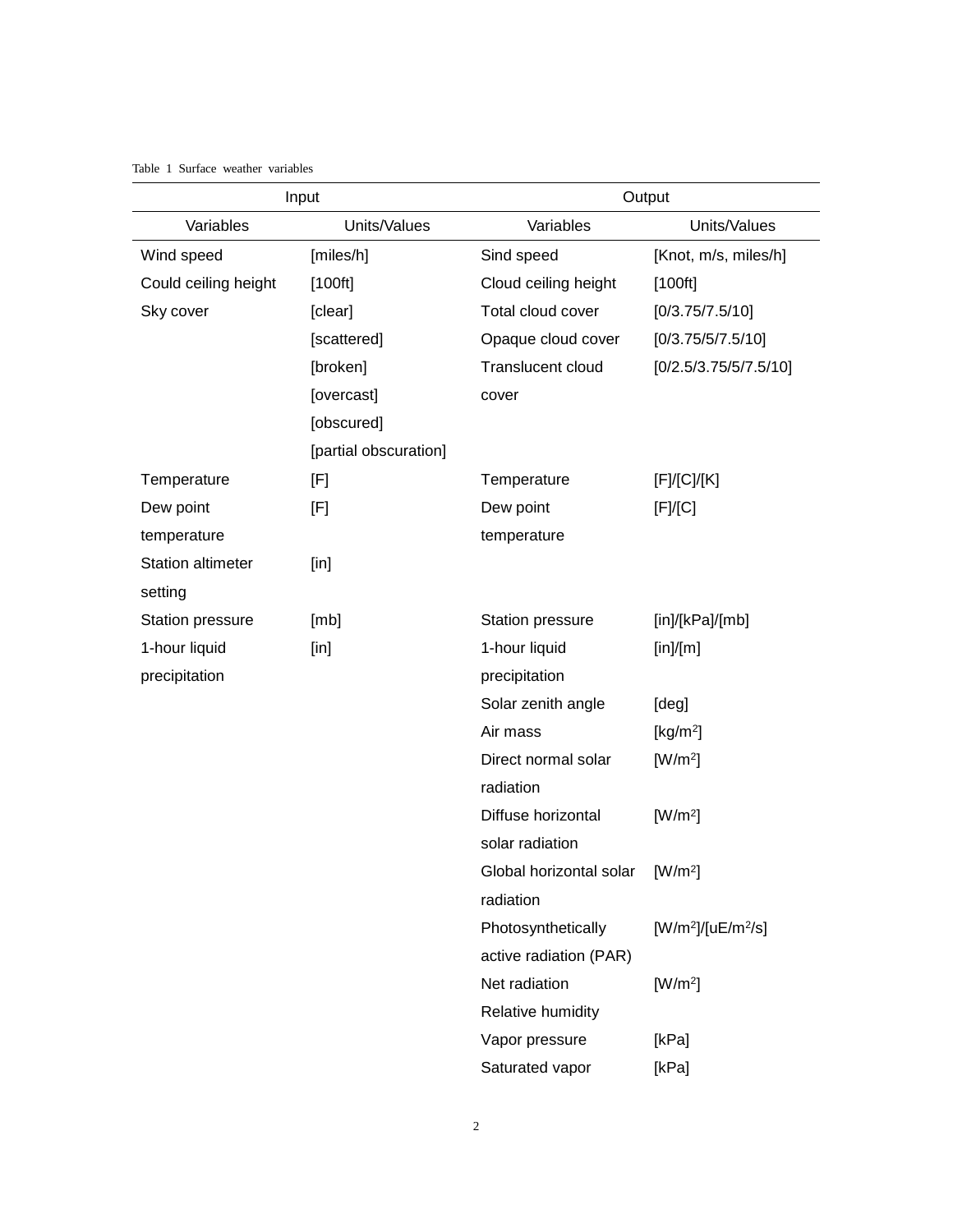| pressure              |                     |
|-----------------------|---------------------|
| Potential evaporation | $\lceil m/h \rceil$ |
| from tree             |                     |
| Potential evaporation | $\lceil m/h \rceil$ |
| from ground           |                     |
| Potential evaporation | [m/h]               |
| from snow on tree     |                     |
| Potential evaporation | $\lceil m/h \rceil$ |
| from snow on ground   |                     |
| Potential             | $\lceil m/h \rceil$ |
| evapotranspiration    |                     |
| from tree             |                     |

Table 2 Upper air variables

| Input       |              | Output              |                   |  |
|-------------|--------------|---------------------|-------------------|--|
| Variables   | Units/Values | Variables           | Units/Values      |  |
| Height      | [m]          | Rural mixing height | [m]               |  |
| Pressure    | [0.1 mb]     | Urban mixing height | $\lceil m \rceil$ |  |
| Temperature | [0.1 C]      |                     |                   |  |

# **3 Methods**

# **3.1 Solar Zenith Angle**

Solar position is calculated based on algorithms reported by Iqbal (1983). Solar zenith angle,  $\theta$ <sup>*z*</sup> [deg] is calculated as:

$$
\cos \theta_z = \sin \delta \sin \phi + \cos \delta \cos \phi \cos \omega \tag{1}
$$

*δ* [deg] is the solar declination, which is the angle between a line joining the centers of the sun and the earth to the earth's equatorial plane and given by:

$$
\delta = (0.006918 - 0.399912 \cos \psi + 0.070257 \sin \psi - 0.006758 \cos 2\psi + 0.000907 \sin 2\psi - 0.002697 \cos 3\psi + 0.00148 \sin 3\psi)(180/\pi)
$$
 (2)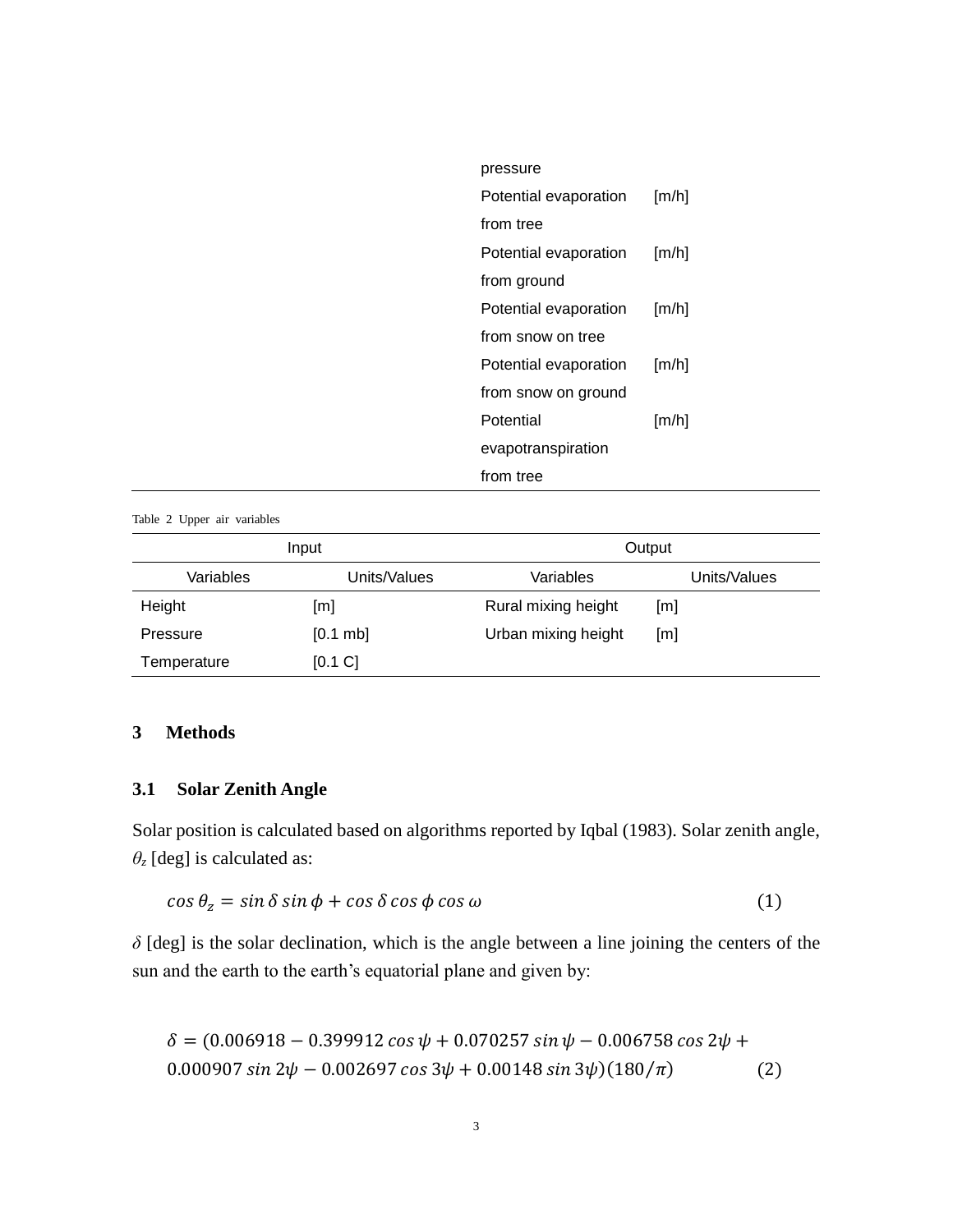$\psi$  [deg] is the day angle:

$$
\psi = \frac{360(d-1)}{365} \tag{3}
$$

*d* is the day number of a year (1 to 365, assuming no leap year).

*ϕ* [deg] is the geographic latitude (north positive) *ω* [deg] is the hour angle:

$$
\omega = 15TST - 180\tag{4}
$$

*TST* is the true solar time:

$$
TST = LST + 4(|L_s| - |L_e|) + E_t
$$
\n(5)

L<sub>*s*</sub> [deg] is the standard meridian, occurring every 15<sup>°</sup> of longitudinal displacement from the prime meridian that runs through Greenwich, England:

$$
L_s = 15T_z \tag{6}
$$

 $T_z$  is the time difference in hour from Greenwich to a certain location (east positive).  $L_e$  [deg] is the local longitude (east positive), 4 [min] is the longitude correction for every degree of difference between  $L_s$  and  $L_e$ , and  $E_t$  [min] is the equation of time, variation in length of a solar day (the duration of the sun to complete one cycle about a stationary observer on earth) throughout a year:

$$
E_t = (0.000075 + 0.001868 \cos \psi - 0.032077 \sin \psi - 0.014615 \cos 2\psi - 0.040849 \sin 2\psi)(229.18)
$$
\n(7)

Atmosphere-corrected solar zenith angle  $(\theta_z)$  is calculated as:

$$
\theta_z' = \theta_z - C_r \tag{8}
$$

*C<sub>r</sub>* is the refraction correction on the solar elevation angle ( $\alpha$ =90-  $\theta$ <sup>z</sup>), and calculated as (Astronomical Almanac 1992): if  $-1 \le \alpha < 15$ 

$$
C_r = \frac{P_a}{T_a} \cdot \frac{0.1594 + 0.0196\alpha + 0.00002\alpha^2}{1 + 0.505\alpha + 0.0845\alpha^2} \tag{9}
$$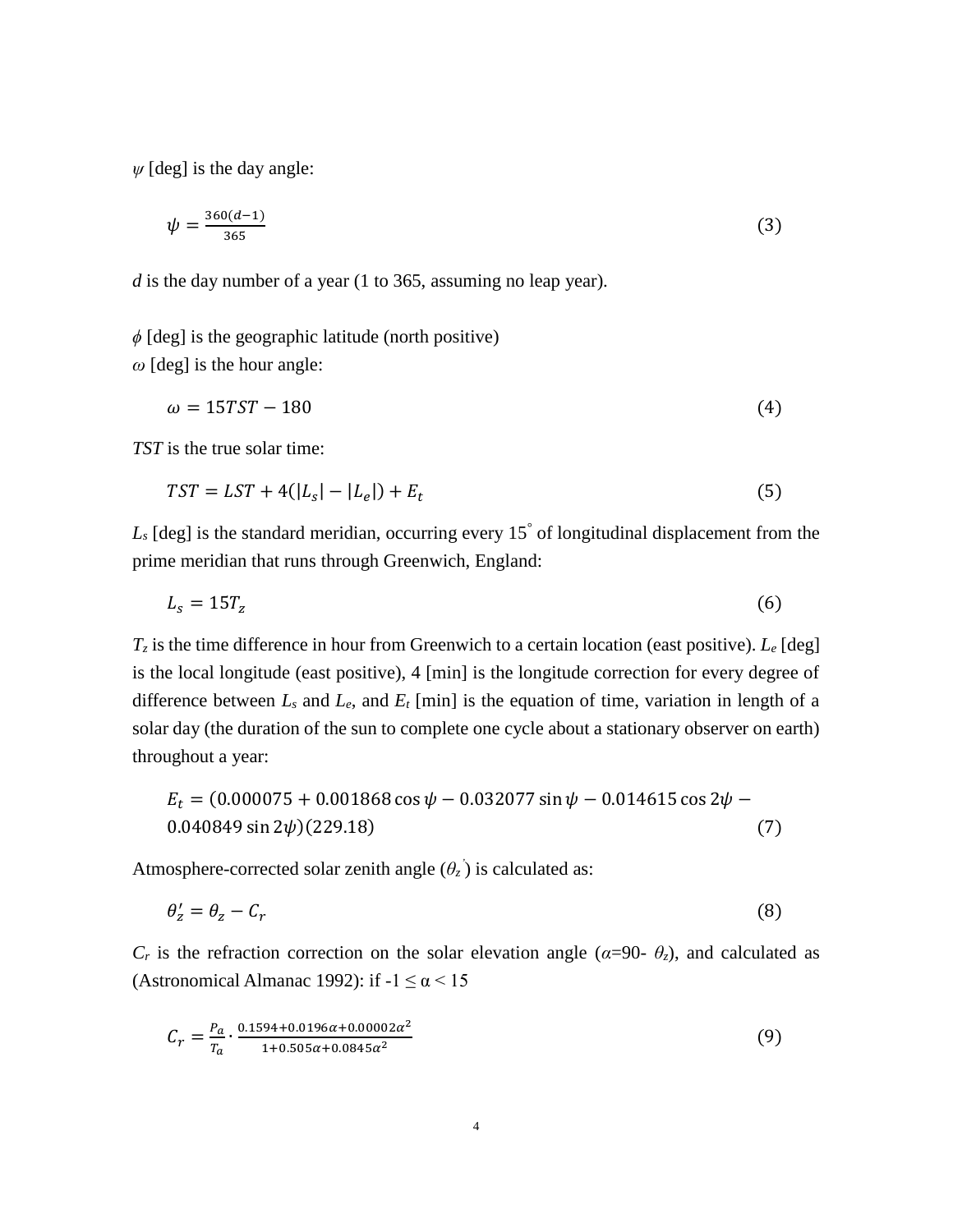if  $15 < α < 90$ 

$$
C_r = \frac{0.00452 \frac{P_a}{T_a}}{\tan \alpha} \tag{10}
$$

 $P_a$  is the absolute pressure (=1013.25 mb) and  $T_a$  is the absolute temperature (=288.15 K).

# **3.2 Solar Radiation**

Accounting for extraterrestrial, and direct and diffuse components for clear and cloudy, solar radiation parameters (direct normal solar radiation, diffuse horizontal solar radiation, global horizontal solar radiation, PAR, and net radiation) are calculated based on National Renewable Energy Laboratory's METSTAT (Maxwell 1998, NSRDB 1995) and the Bird Clear Sky model (Bird & Hulstrom 1981).

The extraterrestrial global horizontal radiation,  $ETR$  [ $Wm<sup>-2</sup>$ ] is calculated as (Maxwell 1998):

$$
ETR = I_0 \cos \theta_z \tag{11}
$$

 $I_0$  [Wm<sup>-2</sup>] is the extraterrestrial normal radiation (i.e. solar radiation on a plane normal to the solar beam) (Maxwell 1998):

$$
I_o = e_o I_c \tag{12}
$$

 $I_c$  is the solar constant, 1367 [Wm<sup>-2</sup>] (Fröhlich and Brusa 1981).  $e_o$  is the eccentricity of the Earth's orbit (Spencer 1971; Bird and Riordan 1986; Iqbal 1983):

$$
e_o = (r_o/r)^2 = 1.00011 + 0.034221 \cos\psi + 0.00128 \sin\psi
$$
  
+0.000719 \cos 2\psi + 0.000077 \sin 2\psi (13)

*r* is the sun-earth distance and *r<sup>o</sup>* is the mean sun-earth distance.

Molecules of the air, ozone, uniformly mixed gas, water vapors, aerosols, translucent and opaque clouds impact the direct component through scattering and absorption. The direct normal solar radiation after passing through the Earth's atmosphere,  $S_n$  [Wm<sup>-2</sup>] is calculated as:

$$
S_n = K_n I_o \tag{14}
$$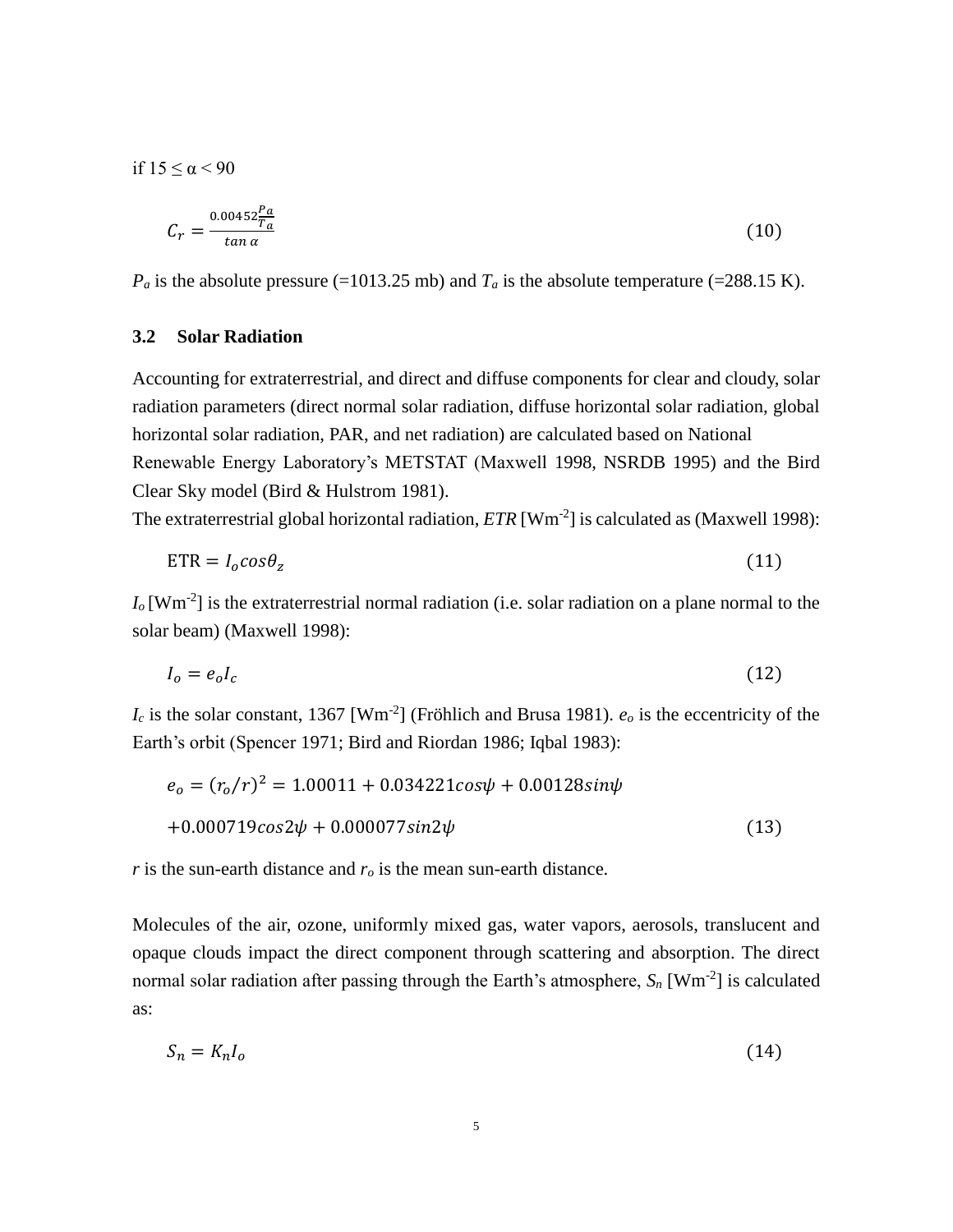$K_n$  is the transmission value (Maxwell 1998):

$$
K_n = 0.9751T_RT_0T_{UM}T_WT_AT_{OPQ}T_{TRN}
$$
\n(15)

 $T_R$  is the Rayleigh scattering transmittance (Bird and Hulstrom 1981):

$$
T_R = exp{-0.0903(M')^{0.84}[1 + M' - (M')^{1.01}]}
$$
\n(16)

 $M$ <sup>'</sup> [kg m<sup>-2</sup>] is the pressure-corrected relative optical air mass (Bird and Riordan 1986):

$$
M' = M \frac{P}{P_o} \tag{17}
$$

 $M$  [kg m<sup>-2</sup>] is relative optical air mass, which is a measure of the length of the path through the atmosphere to sea level traversed by light rays from a celestial body, expressed as a multiple of the path length for a light source at the zenith. *P* [mb] is measured surface pressure and  $P_o$ =1013mb. Optical air mass is calculated as (Kasten and Young 1989):

$$
M = \left[ \sin \gamma + 0.50572(\gamma + 6.07995^{\circ})^{-1.6364} \right]^{-1}
$$
\n(18)

*T<sup>O</sup>* is the ozone absorption transmittance (Bird and Hulstrom 1981):

$$
T_o = 1 - 0.1611X_o(1 + 139.48X_o)^{-0.3035} - 0.002715X_o/(1 + 0.044X_o + 0.0003X_o^2)
$$
\n
$$
(19)
$$

*X<sup>O</sup>* [cm] is the total amount of ozone in a slanted path (Bird and Hulstrom 1981):

$$
X_0 = U_0 M \tag{20}
$$

*U<sup>O</sup>* [cm] is the amount of ozone in a vertical column from surface.

*TUM* is the uniformly mixed gas absorption transmittance (Bird and Hulstrom 1981):

$$
T_{UM} = exp[-0.0127(M')^{0.26}]
$$
\n(21)

*T<sup>W</sup>* is the water vapor absorption transmittance and calculated as (Maxwell 1998):

$$
T_W = 1.0 - 1.668X_W / [(1.0 + 54.6X_W)^{0.637} + 4.042X_W]
$$
\n(22)

*X<sup>W</sup>* [cm] is the precipitable water vapor in a slant path through the atmosphere (NSRDB 1995):

$$
X_W = U_W M \tag{23}
$$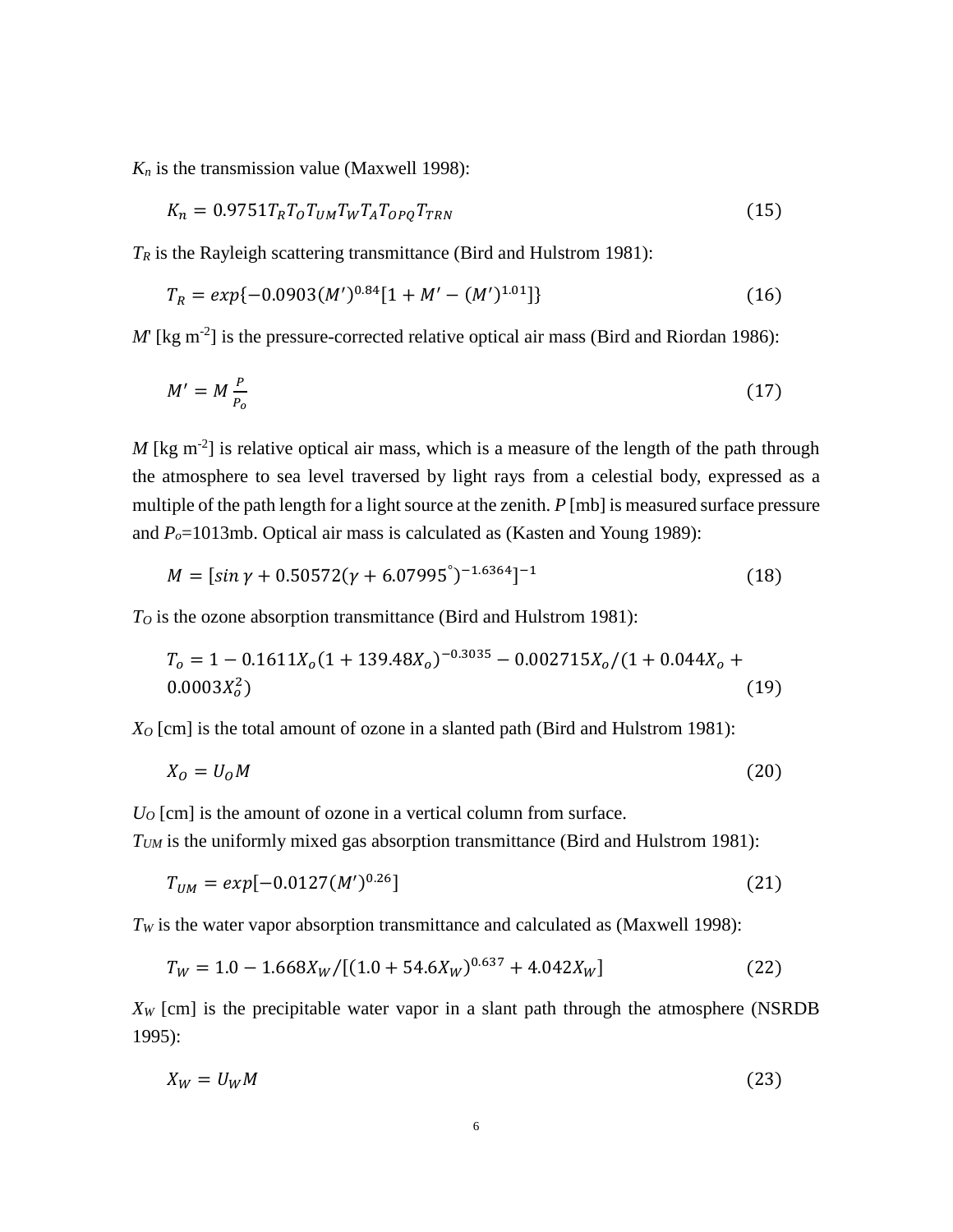*T<sup>A</sup>* is the aerosol absorption and scattering transmittance (Maxwell 1998):

$$
T_A = exp(-\tau_A M) \tag{24}
$$

*τ<sup>A</sup>* is the broadband aerosol optical depth in a vertical path from the surface (broadband turbidity) (Maxwell 1998):

$$
\tau_A = a \, \sin[(360d/365) - b] + c \tag{25}
$$

Coefficients, *a*, *b*, and *c* for a study site are provided by CoeffA, CoeffPHI and CoeffC, respectively in the i-Tree's location database.

*TOPQ* is the opaque cloud cover transmittance (Maxwell 1998):

$$
T_{OPQ} = [10.0 - (OPQ + N)]/10.0
$$
\n(26)

*OPQ* represents observed opaque cloud cover (0 -10 tenths). *N* is added to obtain effective opaque cloud cover (Maxwell 1998):

$$
N = A_1 \sin(18.00PQ) + B_1 \sin(36.00PQ)
$$
\n(27)

The coefficients  $A_I$  and  $B_I$  were determined empirically as (NSRDB 1995):

$$
A_1 = 4.955[1.0 - exp(-0.454M)] - 3.4
$$
\n(28)

$$
B_1 = -0.2A_1 \text{ if } A_1 \le 0.0 \text{ or}
$$
  
= 0.1A\_1 if A\_1 > 0.0 (29)

*TTRN* is the translucent cloud transmittance (NSRDB 1995).

$$
T_{TRN} = A_{TRN} - B_{TRN}M
$$
\n(30)

Coefficients ATRN and BTRN can be determined empirically using measurements (NSRDB 1995).

Molecules of the air, aerosols, opaque and translucent clouds impact the diffuse component through scattering and reflection. The diffuse solar radiation on a horizontal plane after passing through the Earth's atmosphere, *S<sup>d</sup>* is calculated as:

$$
S_d = K_d ETR \tag{31}
$$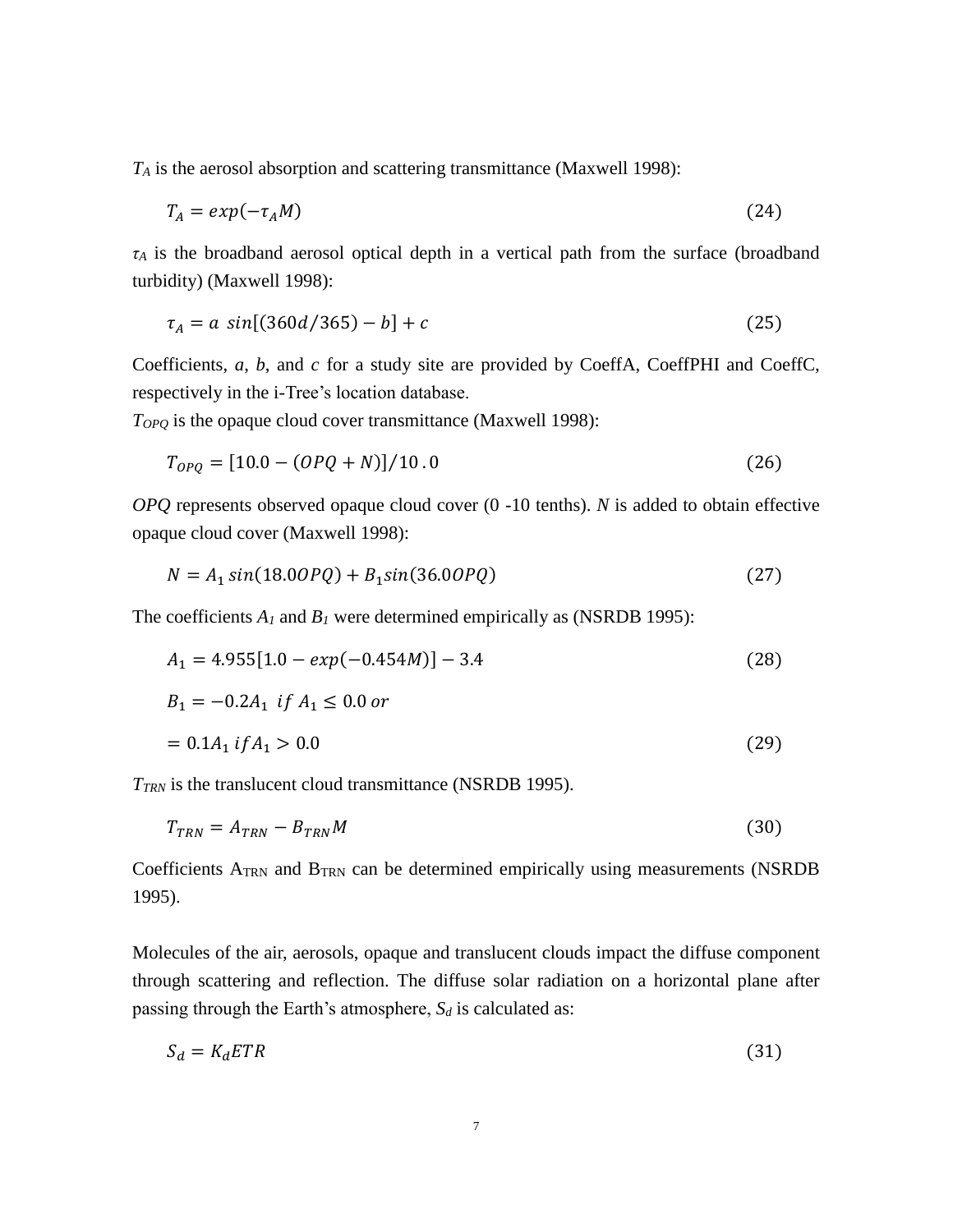$K_d$  is the transmission value (Maxwell 1998):

$$
K_d = K_{d0} + K_{S_{GRF}} \tag{32}
$$

where

$$
K_{d0} = \left[ f(M) \left( K_{S_R} + K_{S_A} \right) + K_{S_{OPQ}} + K_{S_{TRN}} \right] PSW \tag{33}
$$

 $f(M)$  is the empirical air mass function accounting for an air mass dependency of  $K_{S_R}$  and  $K_{S_A(NSRDB 1995)}$ :

$$
f(M) = 0.38 + 0.925 \exp(-0.851M) \tag{34}
$$

 $K_{S_{R}S}$  the diffuse radiation from Rayleigh scattering (NSRDB 1995):

$$
K_{S_R} = 0.5(1.0 - T_R)T_0 T_{UM} T_{AA}
$$
\n(35)

*TA*<sup>A</sup> is aerosol absorption transmittance (Bird and Hulstrom 1981):

$$
T_{AA} = 1.0 - K_1 (1.0 - M + M^{1.06}) (1.0 - T_A)
$$
\n(36)

The coefficient  $K_I$ =0.10.  $K_{S_A}$  the diffuse radiation from aerosol scattering (NSRDB 1995):

$$
K_{S_A} = B_A (1.0 - T_A) T_O T_{UM} T_{AA}
$$
\n(37)

The coefficient *B<sub>A</sub>*=0.84.

 $K_{Sop}$  equalistive radiation from opaque cloud scattering (NSRDB 1995):

$$
K_{S_{OPQ}} = -0.06 + B_2 T_A + C_2 T_A^2 \tag{38}
$$

$$
B_2 = 0.0953 + 0.1370PQD - 0.04090PQD^2 + 0.005790PQD^3 - 0.0003280PQD^4
$$

$$
(39)
$$

$$
C_2 = -0.109 - 0.020PQD + 0.0110PQD^2 - 0.001560PQD^3 + 0.0001210PQD^4
$$

$$
(40)
$$

$$
OPQD = OPQ + D \tag{41}
$$

*D* is used to adjust the observed *OPQ* data for calculating the diffuse radiation from clouds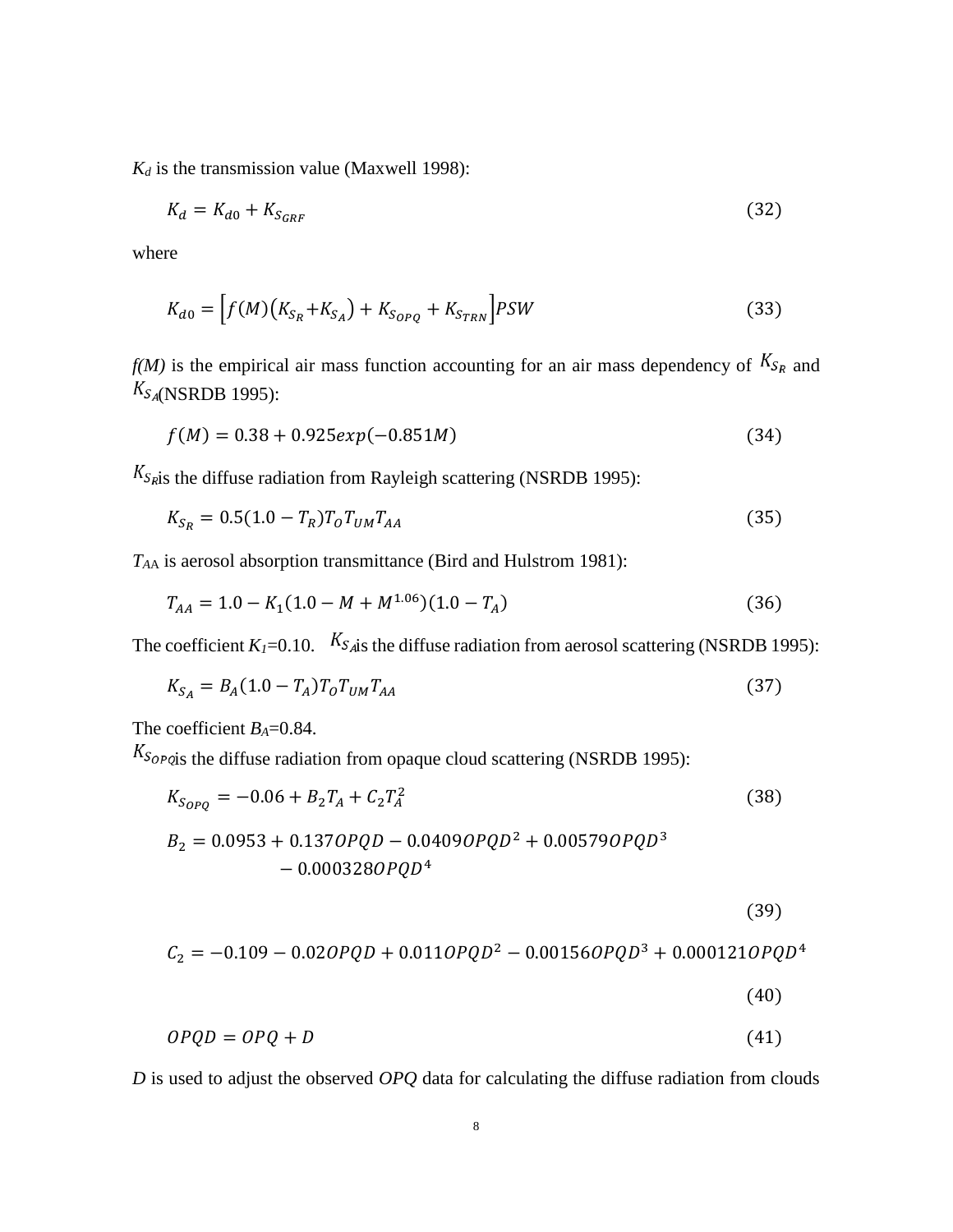(NSRDB 1995):

$$
D = 0.5A_1 \sin(18.00PQ) \tag{42}
$$

 $K_{STRN}$  is the diffuse radiation from translucent cloud scattering (NSRDB 1995):

$$
K_{S_{TRN}} = -0.00235 + 0.00689TRN + 0.000209TRN^2 \tag{43}
$$

*TRN* is observed translucent cloud cover (0-10 tenths), calculated as the difference of total cloud cover, *TOTAL* (0-10 tenths) and *OPQ*.

$$
TRN = TOTAL - OPQ \tag{44}
$$

Precipitation switch, *PSW*=0.06 when *OPQ* is greater than or equal to 8 tenths and the occurrence of rain is reported. *PSW*=1.0 otherwise.

*KSGRF* is diffuse radiation from ground reflectance, and the sum of *KSGRF1* and *KSGRF2*, normalized diffuse radiation from multiple reflections between surface and clouds, and between surface and the atmosphere, respectively (NSRDB 1995):

$$
K_{S_{GRF}} = K_{S_{GRF1}} + K_{S_{GRF2}} \tag{45}
$$

$$
K_{S_{GRF1}} = (K_n + K_{d0}) [R_{CLD}(ALB - 0.2)] \tag{46}
$$

$$
K_{S_{GRF2}} = (K_n + K_{d0})(R_{ATM}ALB)
$$
\n(47)

*ALB* is the monthly surface albedo defined for a study site.

*RCLD* is the broadband cloud reflectance (NSRDB 1995):

$$
R_{CLD} = 0.060PQ + 0.02TRN
$$
\n(48)

*RATM* is the broadband atmospheric reflectance (NSRDB 1995):

$$
R_{ATM} = [0.0685 + 0.16(1.0 - T_{AS})][(10 - OPQ)/10]
$$
\n(49)

*TAS* is aerosol scattering transmittance (Bird and Hulstrom 1981):

$$
T_{AS} = T_A / T_{AA} \tag{50}
$$

The global horizontal solar radiation  $G$  [Wm<sup>-2</sup>] is the sum of the vertical components of the direct solar radiation *S<sup>n</sup>* and the diffuse solar radiation *Sd*.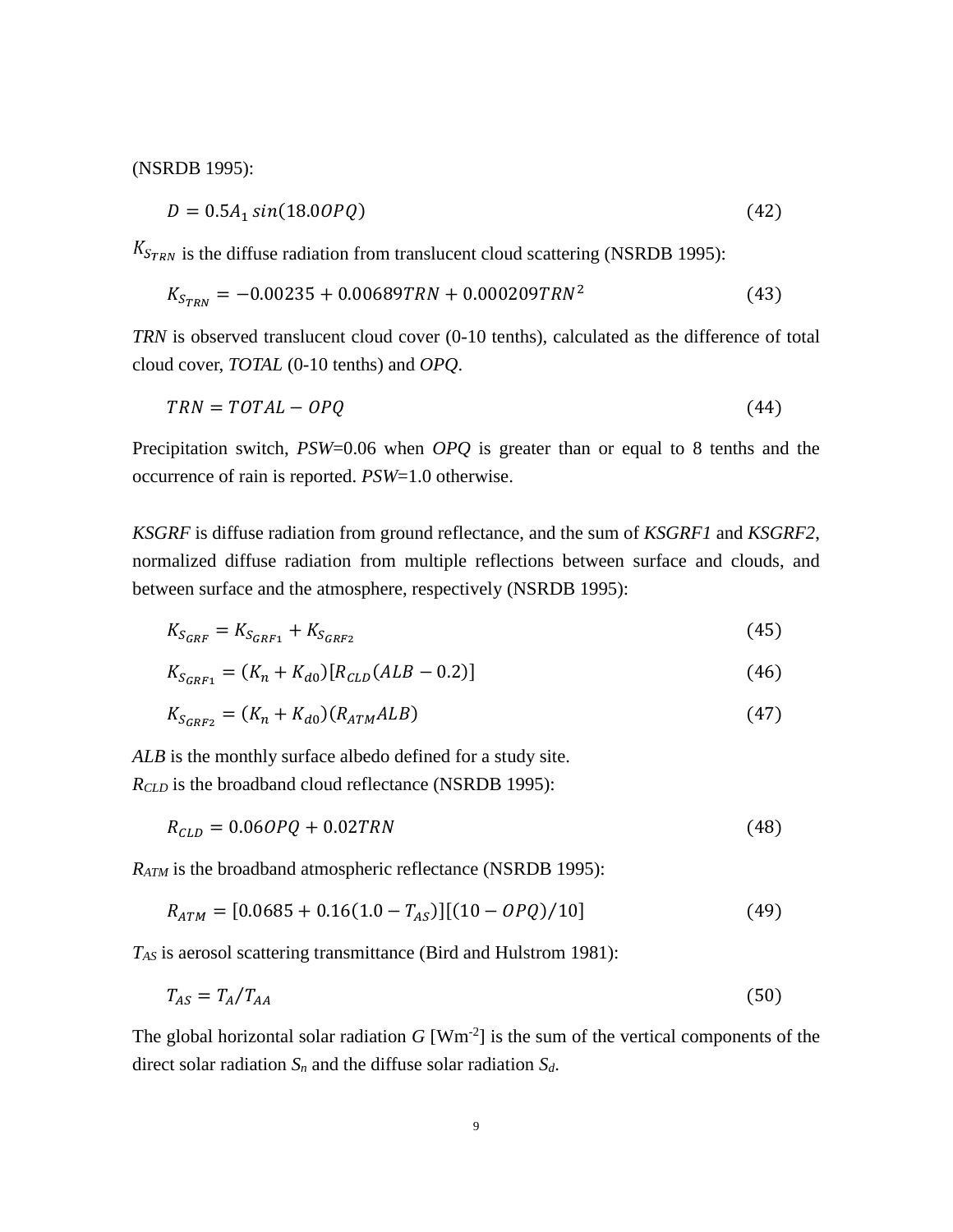$$
G = S_n \cos \theta_z + S_d = K_n I_o \cos \theta_z + K_d ETR = (K_n + K_d) ETR
$$
\n(51)

It is assumed that  $46\%$  of *G* [Wm<sup>-2</sup>] is in the visible portion or PAR (Norman 1982).

$$
PAR = 0.46G \tag{52}
$$

Net radiation at Earth's surface  $R_n$  [Wm<sup>-2</sup>] is calculated with the net short and long wave radiations:

$$
R_n = S_n + L_n \tag{53}
$$

 $S_n$  is the net short wave radiation:

$$
S_n = (1 - ALB) \tag{54}
$$

 $L_n$  is the net long wave radiation:

$$
L_n = E(L_{sky} + L_{cld} - L_{sfc})
$$
\n<sup>(55)</sup>

*Lsky* and *Lcld* is the downwelling long wave radiation from the sky and cloud, respectively:

$$
L_{sky} = E \frac{1 - TOTAL}{10} \sigma T^4 \tag{56}
$$

$$
L_{cld} = E \frac{total}{10} \sigma T^4 \tag{57}
$$

*E* is the emissivity of the clear sky:

$$
E = 0.741 + 0.0062T \tag{58}
$$

 $\sigma$  is the Stefan-Bolzmann constant (=5.67×10<sup>-8</sup> W m<sup>-2</sup> K<sup>-4</sup>). *L*<sub>sfc</sub> is the upwelling long wave radiation from the surface:

$$
L_{sfc} = \sigma T^4 \tag{59}
$$

### **3.3 Potential Evaporation and Evapotranspiration**

Potential evaporation,  $E$  [m hr<sup>-1</sup>] is calculated by the modified Penman-Monteith equation (Shuttleworth 1992):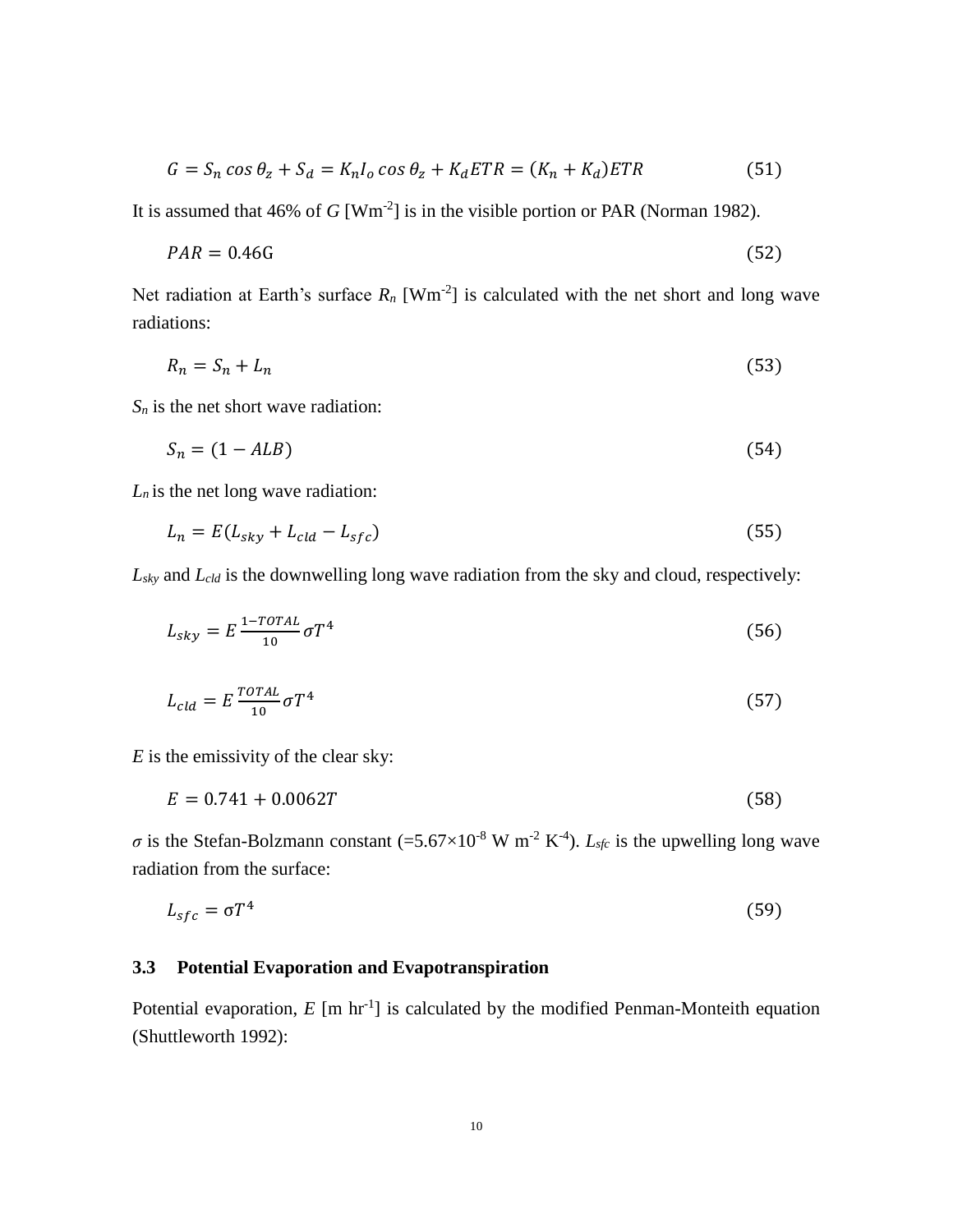$$
E = \frac{1}{\lambda \rho_w} \left[ \frac{\Delta R_n + \frac{\rho_a c_p D}{r_a}}{\Delta + \gamma} \right] \times 10^{-3} \tag{60}
$$

*λ* [Mj kg-1 ] is the latent heat of vaporization:

$$
\lambda = 2.501 - 0.002361T \tag{61}
$$

 $\rho_w$  [kg m<sup>-3</sup>] is the density of water:

$$
\rho_w = -0.0051T^2 + 0.018T + 999.88\tag{62}
$$

 $\Delta$  [kPa  $^{\circ}$ C<sup>-1</sup>] is the slope of vapor pressure temperature curve:

$$
\Delta = \frac{4398e_s}{(237.3 + T)^2} \tag{63}
$$

 $\rho_a$  [kg m<sup>-3</sup>] is the density of air:

$$
\rho_a = 3.486 \frac{P}{275 + T} \tag{64}
$$

 $c_p$  is the specific heat of moist air (=1.013kJ kg<sup>-1</sup> °C<sup>-1</sup>) *D* [kPa] is the vapor pressure deficit:

$$
D = e_s - e \tag{65}
$$

*e<sup>s</sup>* [kPa] is the saturated vapor pressure:

$$
e_s = 0.6108 \exp\left(\frac{17.27T}{237.3+T}\right) \tag{66}
$$

*e* [kPa] is vapor pressure:

$$
e = 0.6108 \exp\left(\frac{17.27DT}{237.3+DT}\right) \tag{67}
$$

*DT* is the dew point temperature  $[°C]$ .

 $\gamma$  [kPa  $^{\circ}$ C<sup>-1</sup>] is the psychrometric constant:

$$
\gamma = \frac{c_p P}{\lambda} \tag{68}
$$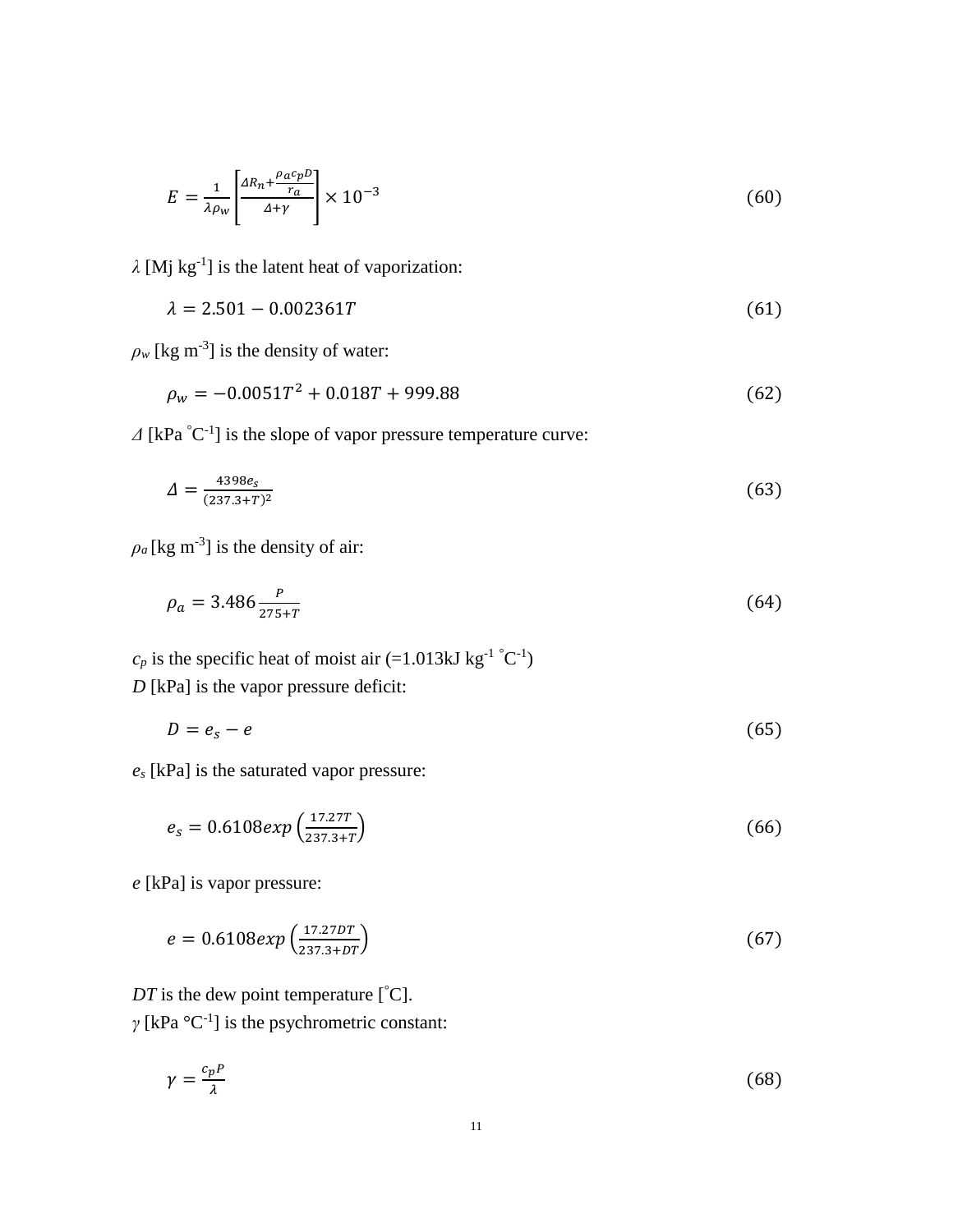*P* [mb] is the measured surface pressure.

 $r_a$  [s m<sup>-1</sup>] is the aerodynamic resistance. To estimate the potential evaporation from trees,  $r_a$ shown below is used in Eqn. 60.

$$
r_a = \frac{4.72 \left( \ln \frac{Z_t}{Z_{ov} d_t} \right)^2}{1 + 0.536 U_t} \tag{69}
$$

 $Z_t$  is the wind estimate height for trees (=7m),  $Z_{ov}$  [m] is the mass transfer coefficient  $(=0.0123m)$ ,  $d_t$  [m] is the roughness height for tree  $(=0.95m)$ .  $U_t$  [m s<sup>-1</sup>] is the wind speed at the tree top:

$$
U_t = U \frac{\ln(\frac{Z_t}{d_W})}{\ln(\frac{Z_u}{d_W})}
$$
(70)

*U* is the measured wind speed,  $d_w$  is the roughness height for water (=0.00137m),  $Z_u$  is the wind measurement height (=2m).

To estimate the potential evaporation from the ground, *r<sup>a</sup>* shown below is used in Eqn. 60.

$$
r_a = \frac{4.72 \left( \ln \frac{Z_u}{Z_{ov} d_W} \right)^2}{1 + 0.536 U_g} \tag{71}
$$

 $U_g$  [m s<sup>-1</sup>] is the wind on the ground:

$$
U_g = U \frac{\ln(\frac{Z_g}{d_W})}{\ln(\frac{Z_u}{d_W})}
$$
(72)

 $Z_g$  is the wind estimate height for the ground (=0.1+  $d_w$ ).

The potential evaporation from snow on tree canopy  $[m hr^{-1}]$  is calculated as (Fassnacht 2004):

$$
E = \frac{0.1}{P} \left\{ \frac{U_t}{\left[ ln(\frac{Z_t}{d_W}) \right]^2} (611.2 - e) \right\} \times 10^{-3}
$$
 (73)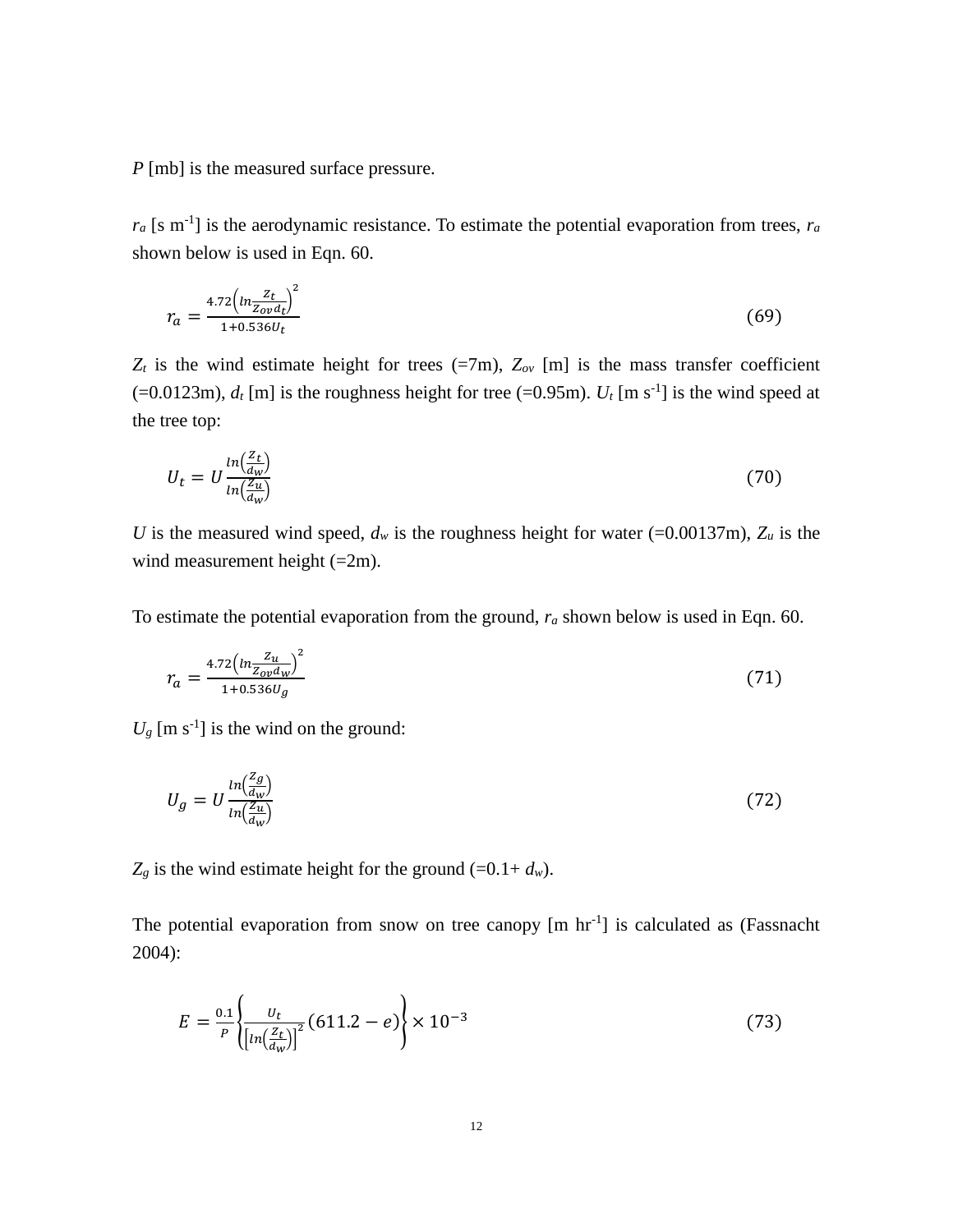The potential evaporation from snow on the ground  $[m hr^{-1}]$  is calculated as (Fassnacht 2004):

$$
E = \frac{0.1}{P} \left\{ \frac{U_g}{\left[ ln(\frac{Z_u}{dw}) \right]^2} (611.2 - e) \right\} \times 10^{-3}
$$
 (74)

Potential evapotranspiration from trees,  $ET$  [m  $\text{hr}^{-1}$ ] is calculated by the modified Penman-Monteith equation (Shuttleworth 1992):

$$
ET = \frac{1}{\lambda \rho_w} \left[ \frac{AR_n + \frac{\rho_a c_p D}{r_a}}{A + \gamma \left(1 + \frac{r_s}{r_a}\right)} \right] \times 10^{-3} \tag{75}
$$

The aerodynamic resistance,  $r_a$  [s m<sup>-1</sup>] shown below is used in Eqn. 75.

$$
r_a = \frac{208}{v_t} \tag{76}
$$

 $r_s$  [ s m<sup>-1</sup>] is the stomatal resistance:

$$
r_s = \frac{200}{L} \tag{77}
$$

*L* is the leaf area index.

### **3.4 Missing Value Imputation**

Surface weather data are typically recorded once per hour but the timestamp is not always at the top-of-hour. During rain events, precipitation (PCP01) and other data tend to be recorded more often. The timestamps in the surface weather data is adjusted to the nearest next topof-hour. Figure 1 presents an example. After the adjustment, there may be multiple records with the same timestamp. Values found the last in the same timestamp will be used in the later processes for wind speed, cloud ceiling height, sky cover, temperature, dew point temperature, station altimeter setting, and station pressure. For 1-hour liquid precipitation, the largest value will be used.

Missing values in the first and last records for a year are filled with an existing value found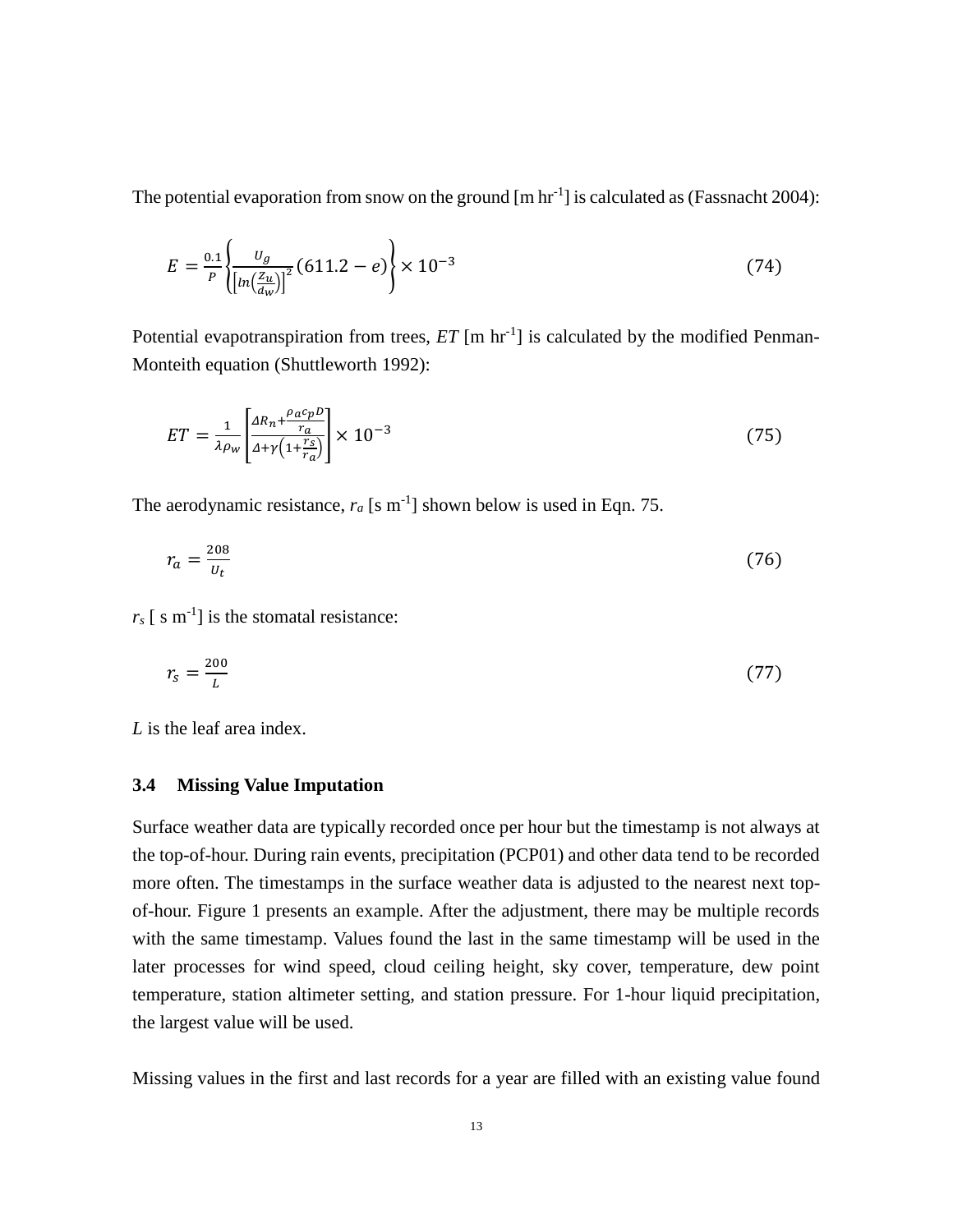nearest to the missing values. An existing value is searched in an ascending order for the first records, while in a descending order for the last records. Missing values in the middle of the records are linearly interpolated from values in records existing immediately before and after the record with the missing value.



Figure 1 Timestamp adjustment for surface weather records

### **3.5 Mixing Height**

### **3.5.1 Twice-Daily Mixing Height**

Hourly mixing height is calculated based on US EPA's mixing height program (US EPA 1998) and PCRAMMET (US EPA 1999). Twice-daily (i.e. morning and afternoon) mixing heights are first calculated with surface weather and upper air data, they are then interpolated hourly. The results will be used in i-Tree Eco to quantify the air quality improvements due to air pollutant removal by vegetation.

The twice-daily mixing height is computed as the height where the surface temperature raised at the dry adiabatic lapse rate intersects with the observed 12:00 GMT sounding temperatures. For morning and afternoon mixing height, the minimum surface temperature from 02:00 to 06:00 local standard time (LST) and the maximum from 12:00 to 16:00 LST is used,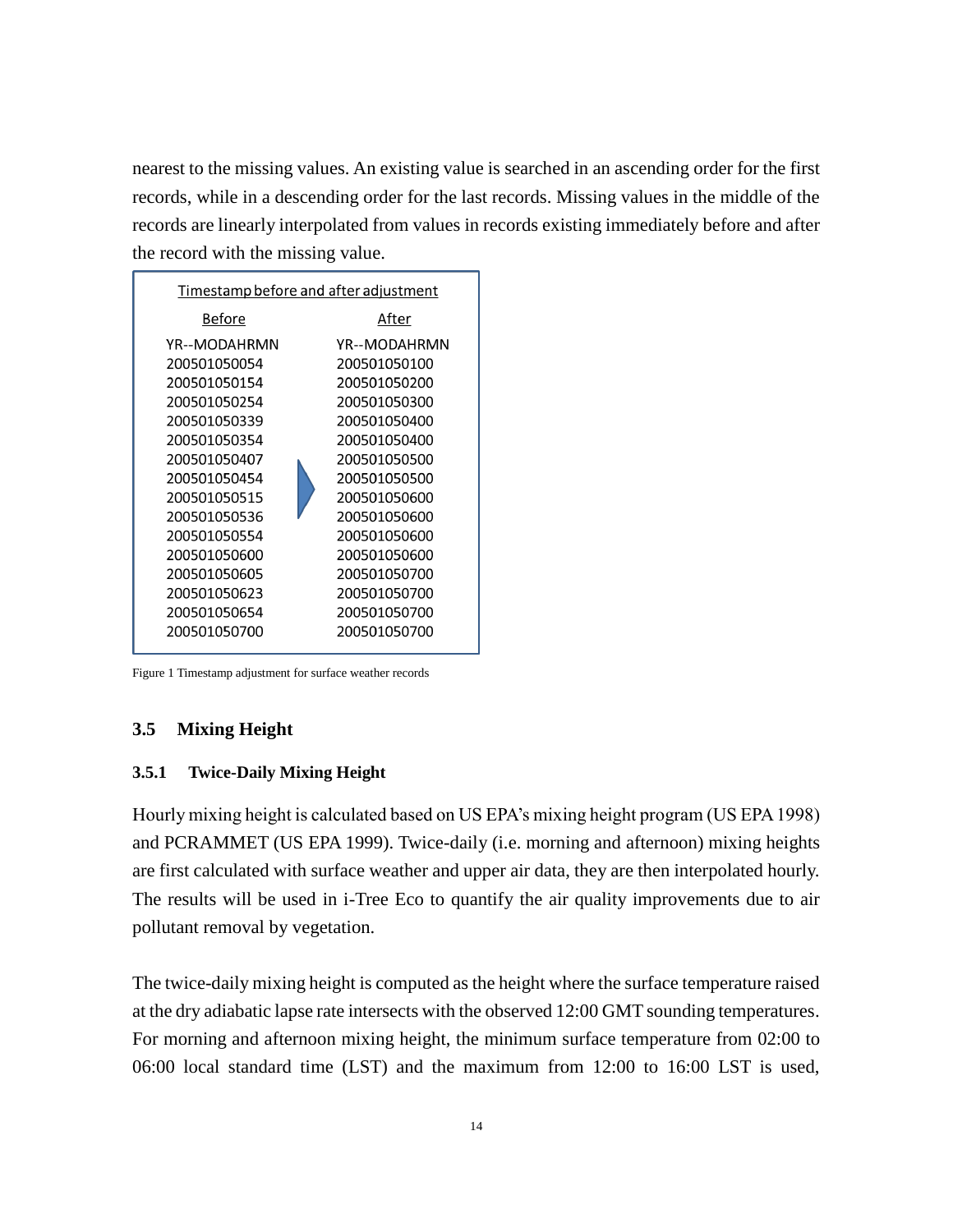respectively. Surface and sounding temperatures are converted to the potential temperature (*θ*) [K] as:

$$
\theta = T \left(\frac{1000}{P}\right)^2 \tag{78}
$$

where  $T$  is temperature  $(K)$  and  $P$  is pressure  $(mb)$ . Five is added to the minimum surface temperature to account for some initial surface heating just after sunrise (Holzwoth 1967). Two heights in the sounding layers can be identified so that *θ* at the surface is found between  $\theta$  in the two layers. Based on the two heights identified, the mixing height can be calculated by linear interpolation. When the height is missing for the layer, the mixing height is determined by interpolating from  $\theta$  to *P* and then from *P* to height. When the surface  $\theta$  is smaller than  $\theta$  at the first layer, or upper air data are missing for a specific day, it is impossible to calculate the mixing heights. In such cases, twice-daily mixing heights are interpolated from those calculated.

### **3.5.2 Hourly Mixing Height**

Computation of hourly mixing heights requires: 1) morning mixing heights for the computation day (i) and the following day  $(i+1)$  and afternoon mixing heights for the days  $(i-1)$ ,  $(i)$ , and  $(i+1)$ , 2) sunrise and sunset LST, and 3) hourly stability class (neutral or not neutral). Table 3 presents interpolation methods defined based on hours of estimation, stability (neutral or not), and sites (urban or rural).  $AM_i$  and  $PM_i$  are mixing heights estimated for the morning and afternoon, respectively on the computation day, *i*. Letters from (a) to (e) indicate interpolation methods illustrated in Figures 2 (a) to (e).

|                                       | Urban          |                    | Rural          |                    |
|---------------------------------------|----------------|--------------------|----------------|--------------------|
| Hours (h)                             | <b>Neutral</b> | <b>Not Neutral</b> | <b>Neutral</b> | <b>Not Neutral</b> |
| $0:00 \le h \le$ sunrise <sup>A</sup> | (a)            | AMi                | (a)            | (a)                |
| sunrise $\rm < h < 13:00^B$           | (a)            | (b)                | (a)            | (e)                |
| $13:00 \le h \le \text{sunset}^B$     | <b>PM</b> i    | PM <sub>i</sub>    | <b>PM</b> i    | PM <sub>i</sub>    |
| sunset $\leq h \leq 23:00^B$          | (c)            | (d)                | (c)            | (c)                |

Table 3 Hourly mixing height interpolation methods for neutral and not neutral stability conditions in urban and rural sites

: Stability class at the sunrise hour is used.

<sup>B</sup>: Stability class at each hour is used.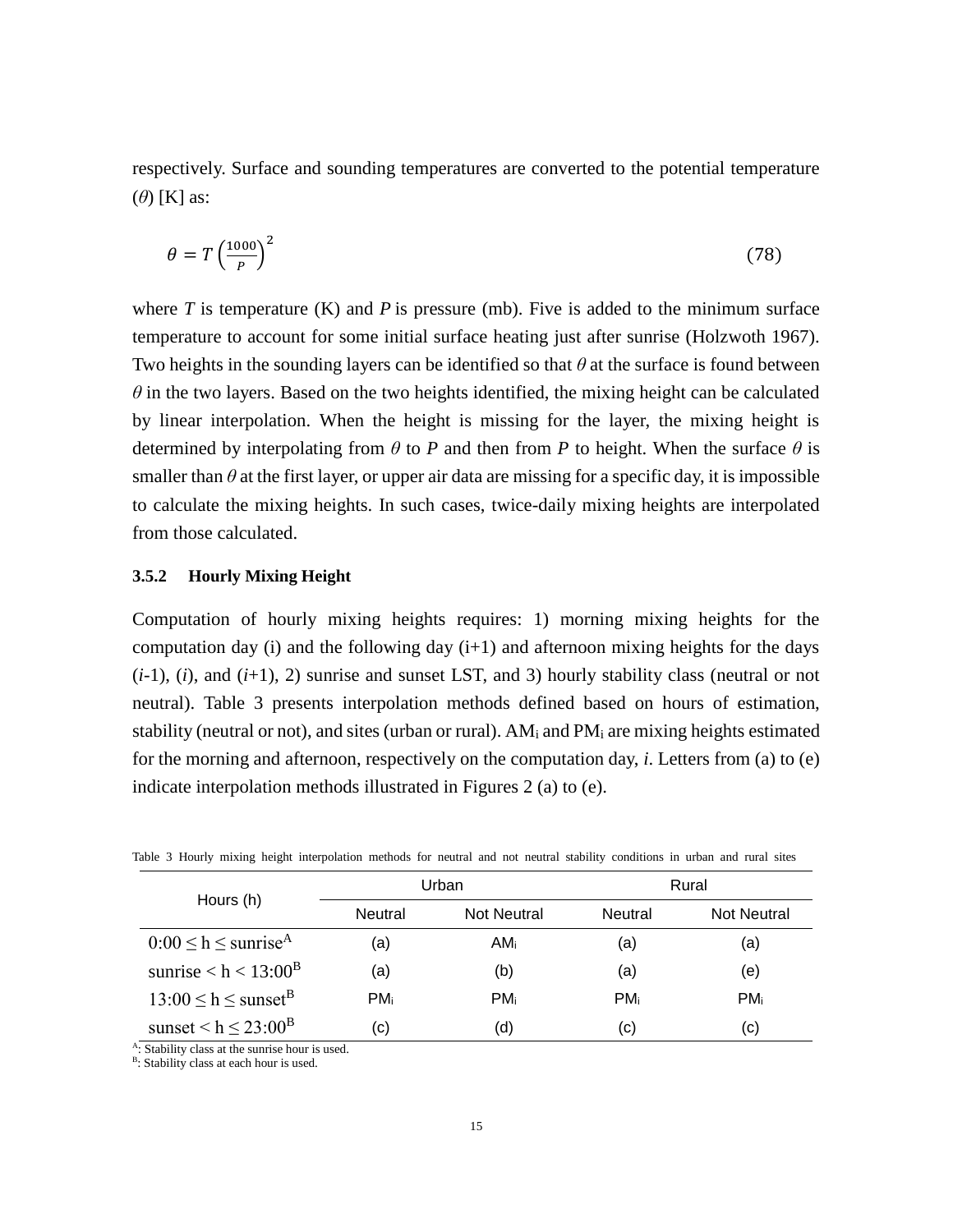

Figure 2 Hourly mixing height interpolation methods (a) interpolate with PMi-1and PM<sup>i</sup> for 00:00 to 13:00 LST (b) interpolate with AM<sub>i</sub> and PM<sub>i</sub> for sunrise to 13:00 LST (c) interpolate with PM<sub>i</sub> and PM<sub>i-1</sub> after sunset to 23: 00 LST (d) interpolate with PM<sup>i</sup> and AMi+1 after sunset to 23:00 LST (e) interpolate with 0 and PMi after sunri se to 13:00 LST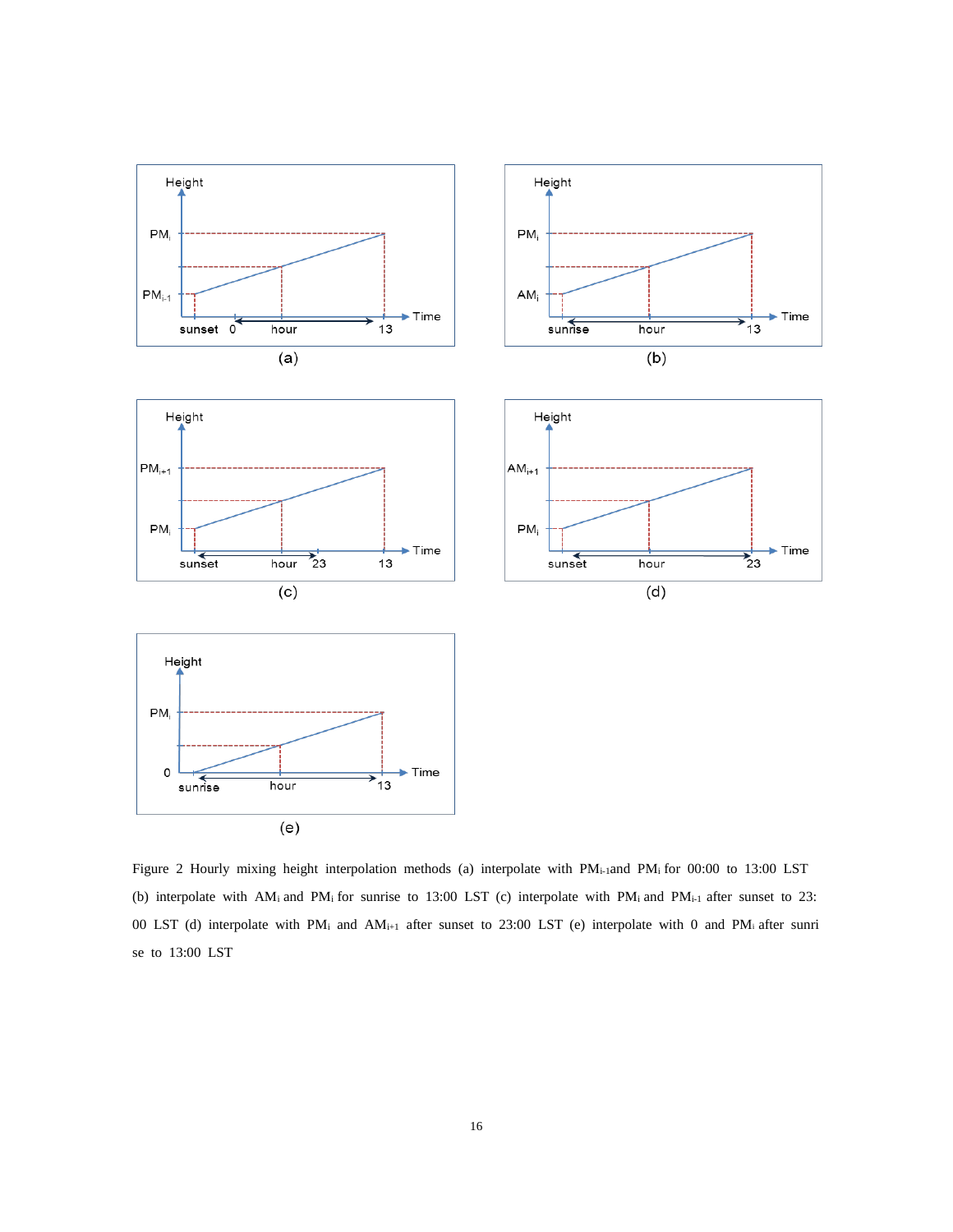#### **3.5.3 Sunrise and Sunset LST**

Following algorithms implemented in PCRAMMET, this function calculates hourly solar elevation angles as well as sunrise and sunset hours for the location specified with latitude, longitude, and time zone for a Julian day. The PCRAMMET uses known earth-sun relationships (e.g., Sellers (1965)).

#### **3.5.4 Atmospheric stability class**

Seven atmospheric stability classes (1 to 7) are determined based upon day/nighttime, wind speed, and insolation classes for daytime. The insolation is classified into five classes (Strong, Moderate, Slight, Weak, and Overcast) by means of the Turner (1964) objective method using solar elevation angle, ceiling height, and cloud cover as indicators (Table 4).

| <b>Solar Elevation</b>       | Ceiling Height (h)     | Cloud Cover (c)              |                  |             |
|------------------------------|------------------------|------------------------------|------------------|-------------|
| Angle (a)                    |                        | $c \leq 5/10$                | 5/10 < c < 10/10 | $c = 10/10$ |
| $0^\circ < a \leq 15^\circ$  | $h < 7000$ ft          | Weak<br>Weak                 | Overcast         |             |
|                              | 7000 ft ≤ h ≤ 16000 ft |                              |                  | Weak        |
|                              | 16000 ft $<$ h         |                              |                  |             |
| $15^\circ < a \leq 35^\circ$ | $h < 7000$ ft          | Weak<br>Slight               |                  | Overcast    |
|                              | 7000 ft ≤ h ≤ 16000 ft |                              |                  | Weak        |
|                              | 16000 ft $<$ h         |                              |                  |             |
| $35^\circ < a \leq 60^\circ$ | $h < 7000$ ft          | Moderate                     | Weak             | Overcast    |
|                              | 7000 ft ≤ h ≤ 16000 ft |                              |                  | Weak        |
|                              | 16000 ft $<$ h         | Slight                       |                  | Slight      |
| $60^\circ < a$               | $h < 7000$ ft          | Slight<br>Strong<br>Moderate |                  | Overcast    |
|                              | 7000 ft ≤ h ≤ 16000 ft |                              |                  | Slight      |
|                              | 16000 ft $<$ h         |                              | Moderate         |             |

Table 4 Insolation classes as a function of solar elevation angle, ceiling height and cloud cover

The atmospheric stability classes are selected from Table 5 based upon wind speed, day/nighttime, and insolation classes for daytime determined above. Stability smoothing is implemented as standard EPA practice in regulatory dispersion modeling is to restrict temporal changes in stability class to no more than one per hour.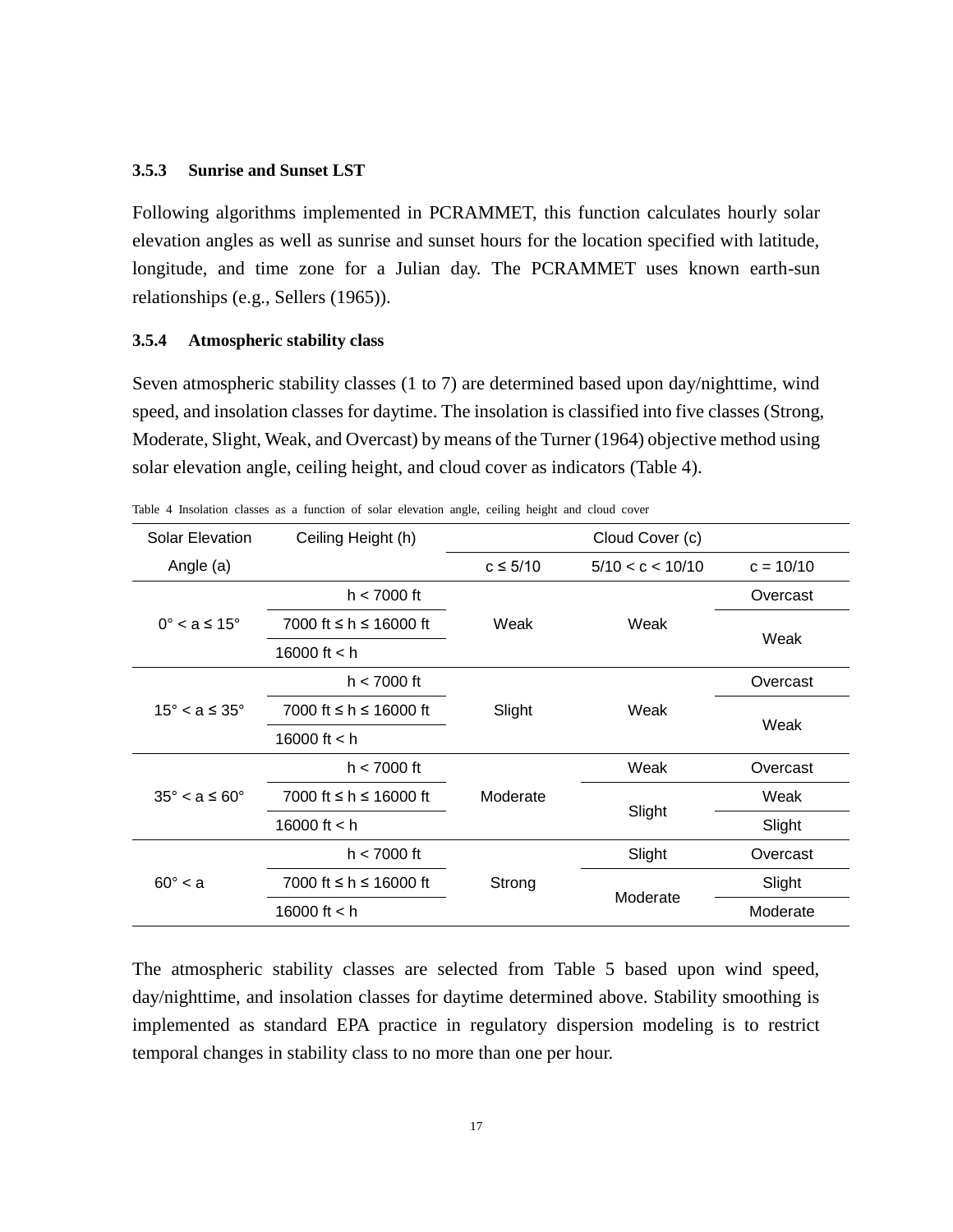#### **References**

- Astronomical Almanac, 1992. The Astronomical Almanac for the year 1992, with a preface by James B. Hagen, Superintendent, United States Naval Observatory, Washington, and Alexander Bokenseberg, Director, Royal Greenwich Observatory, May 1990.
- Bird R.E. and R.L. Hulstrom,1981. A simplified clear sky model for direct and diffuse insolation on horizontal surfaces, SERI/TR642-761, National Renewable Energy Laboratory, Golden, CO.
- Bird, R.E. and C.J. Riordan,1986. Simple spectral model for direct and diffuse irradiance on horizontal and tilted planes at the earth's surface for cloudless atmospheres. Journal of Climate and Applied Meteorology, 25(1): 87-97.
- Fassnacht, S.R., 2004. Estimating alter-shielded gauge snowfall undercatch, snowpack sublimation, and blowing snow transport at six sites in the coterminous United States. Hydrological Processes, 18: 3481-3492.
- Fröhlich, C and R.W. Brusa,1981. Solar radiation and its variation in time. Solar Physics74: 209-215.
- Holzworth, G.C., 1972. Mixing heights, wind speeds, and potential for urban air pollution throughout the contiguous United States, Environmental Protection Agency, publication No. AP-101, Division of meteorology, Research Triangle Park, NC.
- Iqbal, M., 1983,An Introduction to Solar Radiation, New York: Academic Press.
- Kasten F. and A.T.Young,1989. Revised optical air mass tables and approximation formula. Applied Optics, 14(22): 4735.4738.
- Maxwell, E.L.,1998. METSTAT-The solar radiation model used in the production of the nation solar radiation database (NSRDB), Solar Energy, 62(4): 263-279.